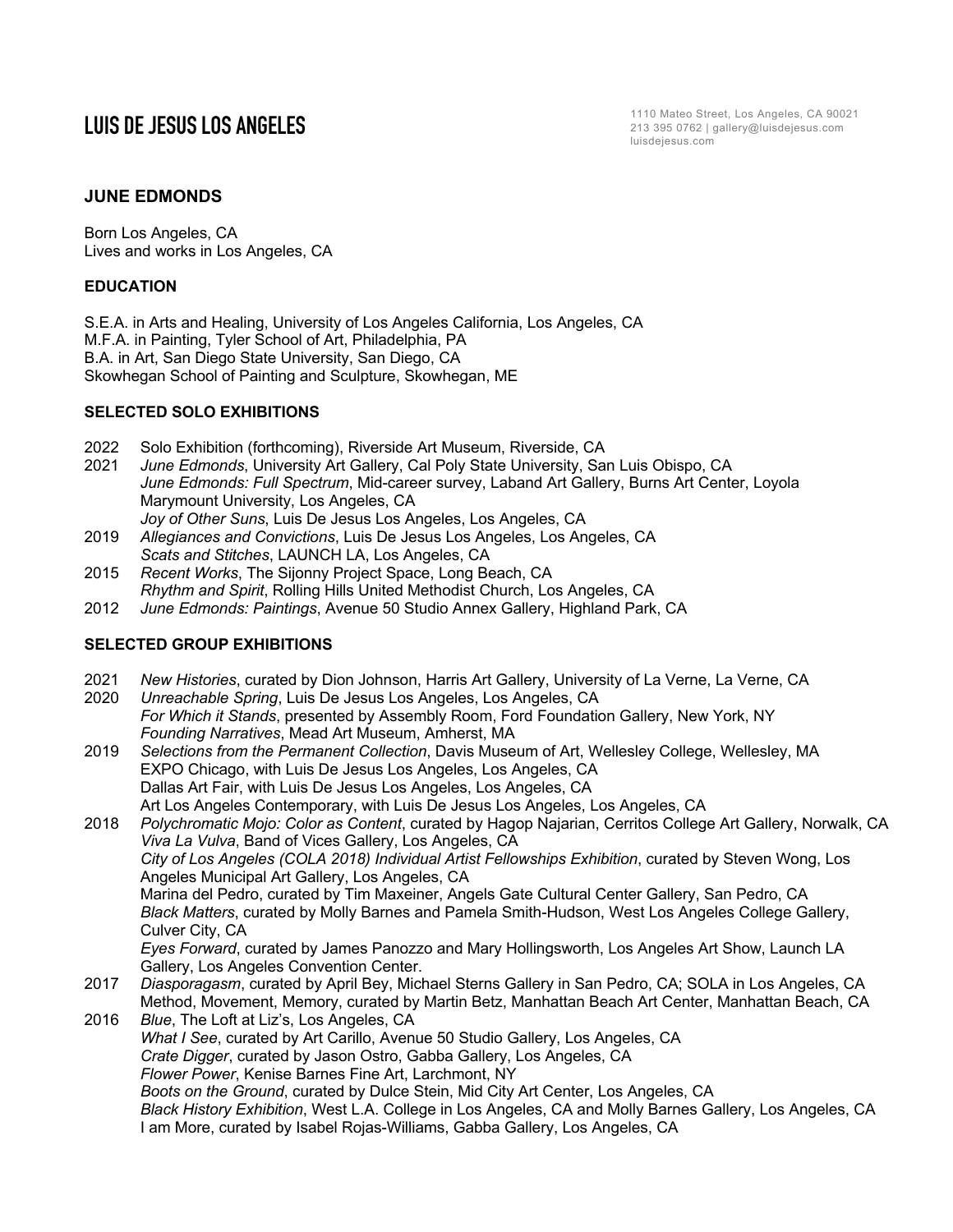*Practice, Practice, Practice: Abstract Spirituality in Contemporary L.A. Painting, Sculpture, and Performance*, curated by Doug Harvey, Nan Rae Gallery, Woodbury University, Burbank, CA *The New New: Group Show*, Kenise Barnes Fine Art, Larchmont, NY 2015 *Aztlan Mujeres de Aztlan / Desde el Corazon de la Mujer*, curated by Margaret Garcia, The dA Center for the Arts, Pomona, CA *Colored Girls*, curated by Chelle Barbour, Autonomie Gallery, Los Angeles, CA *Hard Edge*, California African American Museum, Los Angeles, CA 2014 *Believe!,* curated by José Lozano, Avenue 50 Studio Gallery, Highland Park, CA . *Word Up~Interactions Between Text and Image*, Huntington Beach Art Center, Huntington Beach, CA *Recent Acquisitions*, California African American Museum, Los Angeles, CA 2013 *Women's History Month Art Exhibition*, Altadena Community Arts Center, Altadena, CA *Common Ground II*, California African American Museum + Mercado de Paloma, Los Angeles, CA 2012 *Clusters*, Los Angeles College + University of Southern California Medical Village, Los Angeles, CA *Baile Con Duende*, Watts Towers Art Center, Los Angeles, CA 2011 *Unusual Suspects*, Fremont Gallery, Pasadena, CA *Improvisations*, San Bernardino College Art Gallery, San Bernadino, CA *Group Exhibition*, the office of Assembly Member Holly Mitchell, Los Angeles, CA 2010 *African American Masterworks*, M. Hanks Gallery, Los Angeles, CA 2009 *Distinctly Los Angeles*, M. Hanks Gallery, Los Angeles, CA *40th Anniversary Exhibition*, St. Elmo Village, Los Angeles, CA 2008 *Common Ground*, California African American Museum, Los Angeles, CA 2007 *From a Female Point of View*, The Loft Gallery, San Pedro, CA *Black Like We*, The Feldman-Horn Gallery, Los Angeles, CA 2006 *Tomorrow's Masters*, M. Hanks Gallery, Santa Monica, CA Primarily Red, I-5 Gallery, The Brewery, Los Angeles, CA 2005 *Cerritos College Faculty Exhibition*, Cerritos College, Norwalk, CA 2004 *Fade*, Luckman Fine Art Gallery, Cal State Los Angeles, Los Angeles, CA *Watt's Up*, Watts Towers Art Center, Los Angeles, CA 2002 *Walls of Heritage, Walls of Pride: African American Murals*, University Art Gallery, Cal State University Dominguez Hills, Carson, CA 2001 *Spirit Observed*, The Advocate Gallery, Hollywood, CA 1999 *Art & Issues*, Korean Cultural Center, Los Angeles, CA 1997 *Do You See What I See?,* Articulture Gallery, Hermosa Beach, CA *Hand, Mind and Spirit*, Sheppard Gallery, University of Nevada, Reno, NV *Women Speak*, Black Gallery, Los Angeles, CA 1996 *Divergent Similarities*, Occidental College, Los Angeles, CA

*New Identities of Los Angeles*, Self-Help Graphics, Los Angeles, CA

# **AWARDS / RESIDENCIES**

- 2020-21 Vermont Studio Center Fellowship/Residency, Johnson, VT
- 2020 AWARE Prize, The Armory Show/ Archives of Women Artists Research & Exhibitions, New York, NY
- 2017-18 COLA (City of Los Angeles) Artist Fellowship, Department of Cultural Affairs, Los Angeles, CA
- 2017 Paducah Artist Residency, Paducah, KY
- 2016 Center for Cultural Innovation Quick Grant, San Pedro, CA<br>2005 Artist in Residence / Individual Artist Grant, Cultural Affairs
- Artist in Residence / Individual Artist Grant, Cultural Affairs Department, San Pedro, CA
- 2003 Artist in Residence / Individual Artist Grant, Cultural Affairs Department, Los Angeles, CA
- 2001 Artist in the Community Individual Artist Grant, California Arts Council, Sacramento, CA<br>2000 Inglewood Cultural Arts. Inglewood. CA
- Inglewood Cultural Arts, Inglewood, CA
- 1997 Residency Grant, Helene Wurlitzer Foundation, Taos, NM
- 1997 Residency Grant, Dorland Mountain Community, Temecula, CA
- 1982 Residency / Full Grant, Skowhegan School of Painting and Sculpture, Skowhegan, ME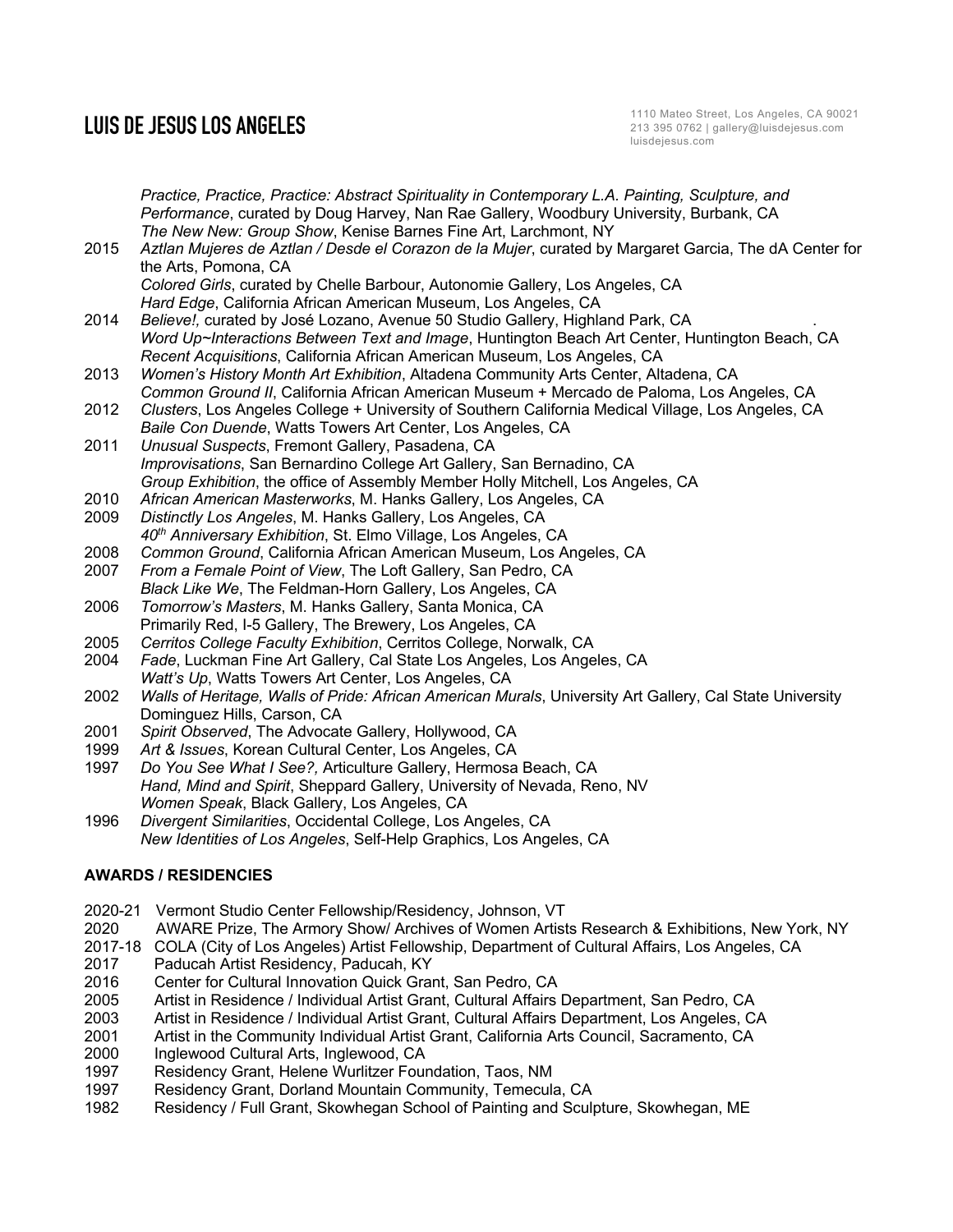# **BIBLIOGRAPHY**

| 2021 | Conner, Allison. "The Whirling, Spiritual Abstraction of June Edmonds," Hyperallergic, Dec. 7<br>moniz, jill and Karen Rapp. "June Edmonds: Full Spectrum," Designed by Blacvoice Design.<br>Published by Loyola Marymount University Dec. (catalogue). |
|------|---------------------------------------------------------------------------------------------------------------------------------------------------------------------------------------------------------------------------------------------------------|
|      | Valentine, Victoria. "On View: See Images From 'June Edmonds: Full Spectrum,' a 40-Year                                                                                                                                                                 |
|      | Survey at Loyola Marymount University in Los Angeles," Culture Type, Nov. 8.                                                                                                                                                                            |
|      | Knight, Christopher. "Review: A Welcome June Edmonds Survey Illuminates The Artist's                                                                                                                                                                    |
|      | Surprising Trajectory," Los Angeles Times, Nov. 2.                                                                                                                                                                                                      |
|      | May III, Richard Allen. "June Edmonds Freedom In Abstraction," Artillery, Nov. 2.                                                                                                                                                                       |
|      | Barrie, Lita. "June Edmond's 40-Year Survey at Laband Art Gallery, Loyola Marymount University                                                                                                                                                          |
|      | and Solo Exhibition at Luis De Jesus Los Angeles," Noah Becker's Whitehot Magazine of                                                                                                                                                                   |
|      | Contemporary Art, Oct. 30.                                                                                                                                                                                                                              |
|      | Hetherington, Riley. "June Edmonds Exhibit Comes to Campus," The Los Angeles Loyolan, Oct. 7.                                                                                                                                                           |
|      | Valentine, Victoria. "Los Angeles: 5 New Gallery Exhibitions are Dedicated to Artists Lorna                                                                                                                                                             |
|      | Simpson, Betye Saar, Amoako Boafo, June Edmonds, and Rashid Johnson," Culture Type, Oct. 1                                                                                                                                                              |
|      | Stromberg, Matt and Elisa Wouk Almino. "Your Concise Los Angeles Art Guide for October 2021,"                                                                                                                                                           |
|      | Hyperallergic, Oct. 1                                                                                                                                                                                                                                   |
|      | Evans, Julia Dixon. "5 Works of Art to See in San Diego in August," KPBS, Aug. 10.                                                                                                                                                                      |
|      | "Ebony on Draper and Girard' Mural Complete," La Jolla Light, Jul. 20                                                                                                                                                                                   |
|      | Mackin-Solomon, Ashley. "New Installation for Murals of La Jolla Honors Local Black Pioneers," La                                                                                                                                                       |
|      | Jolla Light, Jul. 12                                                                                                                                                                                                                                    |
|      | Edmunds, Melanie. "The Future is Black Art. Portrayals of Black Community," Artsy, Feb. 11                                                                                                                                                              |
| 2020 | Quach, Hoa. "San Diego's Museum of Contemporary Art Announces Digital Auction," Times of                                                                                                                                                                |
|      | San Diego, Sep. 1                                                                                                                                                                                                                                       |
|      | Haight, Cathryn. "5 Museum Curators Share The Artwork They've Missed the Most," WBUR The                                                                                                                                                                |
|      | ARTery, Jul. 15                                                                                                                                                                                                                                         |
|      | Hollis, Phyllis. "Episode 19: A Conversation with June Edmonds," Cerebral Woman, June. 10                                                                                                                                                               |
|      | Zanardi, Eva. "The Armory Show Delivered Despite Fears," Art & Object, Mar. 6                                                                                                                                                                           |
|      | Selvin, Claire. "Armory Show Names Three Prize Winners for the 2020 Edition, Including Inaugural                                                                                                                                                        |
|      | AWARE Prize for Women Artists," ARTnews, Mar. 6                                                                                                                                                                                                         |
|      | Lopez Cassel, Dessane. "Visiting the 2020 Armory Show Amid Ominous Headlines,"                                                                                                                                                                          |
|      | Hyperallergic, Mar. 6                                                                                                                                                                                                                                   |
|      | Schwendener, Martha. "The Armory Show: Playing It Safe During an Unsettled Time," The New                                                                                                                                                               |
|      | York Times, Mar. 5                                                                                                                                                                                                                                      |
|      | "10 Artworks to See at The Armory Show in New York This Weekend", ArtFix Daily, Mar. 5                                                                                                                                                                  |
|      | Keener, Katherine. "\$10,000 AWARE Prize will recognise 20 <sup>th</sup> century female artist at the Armory                                                                                                                                            |
|      | Show", Art Critique, Feb. 25                                                                                                                                                                                                                            |
|      | Di Liscia, Valentina. "Prize at Armory Show Will Give 10k to a Woman Artist or Her Estate,"                                                                                                                                                             |
|      | Hyperallergic, Feb. 20                                                                                                                                                                                                                                  |
| 2019 | Bowie, Summer. "Allegiances and Convictions: An Interview with June Edmonds and Luis De                                                                                                                                                                 |
|      | Jesus," Autre Magazine, June 29                                                                                                                                                                                                                         |
|      | Dambrot, Shana Nys. "Review: June Edmonds at Luis De Jesus," Art and Cake, June 13                                                                                                                                                                      |
|      | Knight, Christopher. "Review: June Edmonds Paints A Different American Flag - One Defiantly More                                                                                                                                                        |
|      | Brown," Los Angeles Times, May 29                                                                                                                                                                                                                       |
|      | Hudson, Suzanne. "Artforum Critics' Pick: June Edmonds," Artforum, May 24                                                                                                                                                                               |
|      | Goldman, Edward. "Smart, Courageous and, Yes, Totally Naked," Art Talk: KCRW, May 14                                                                                                                                                                    |
|      | Miranda, Carolina A. "Datebook: Painter June Edmonds Imagines Flags Inspired by Black History," Los                                                                                                                                                     |
|      | Angeles Times, May 9                                                                                                                                                                                                                                    |
| 2018 | Najarian, Hagrop. "Polychromatic Mojo: Color as Content, Cerritos College Art Gallery." Art and Cake,                                                                                                                                                   |
|      | Nov. 11                                                                                                                                                                                                                                                 |
|      | Jackson, Tatiana and Blake Atwell. "COLA artist June Edmonds transforms ideas into art," The Los                                                                                                                                                        |
|      | Angeles Times HS Insider, Jun. 21                                                                                                                                                                                                                       |